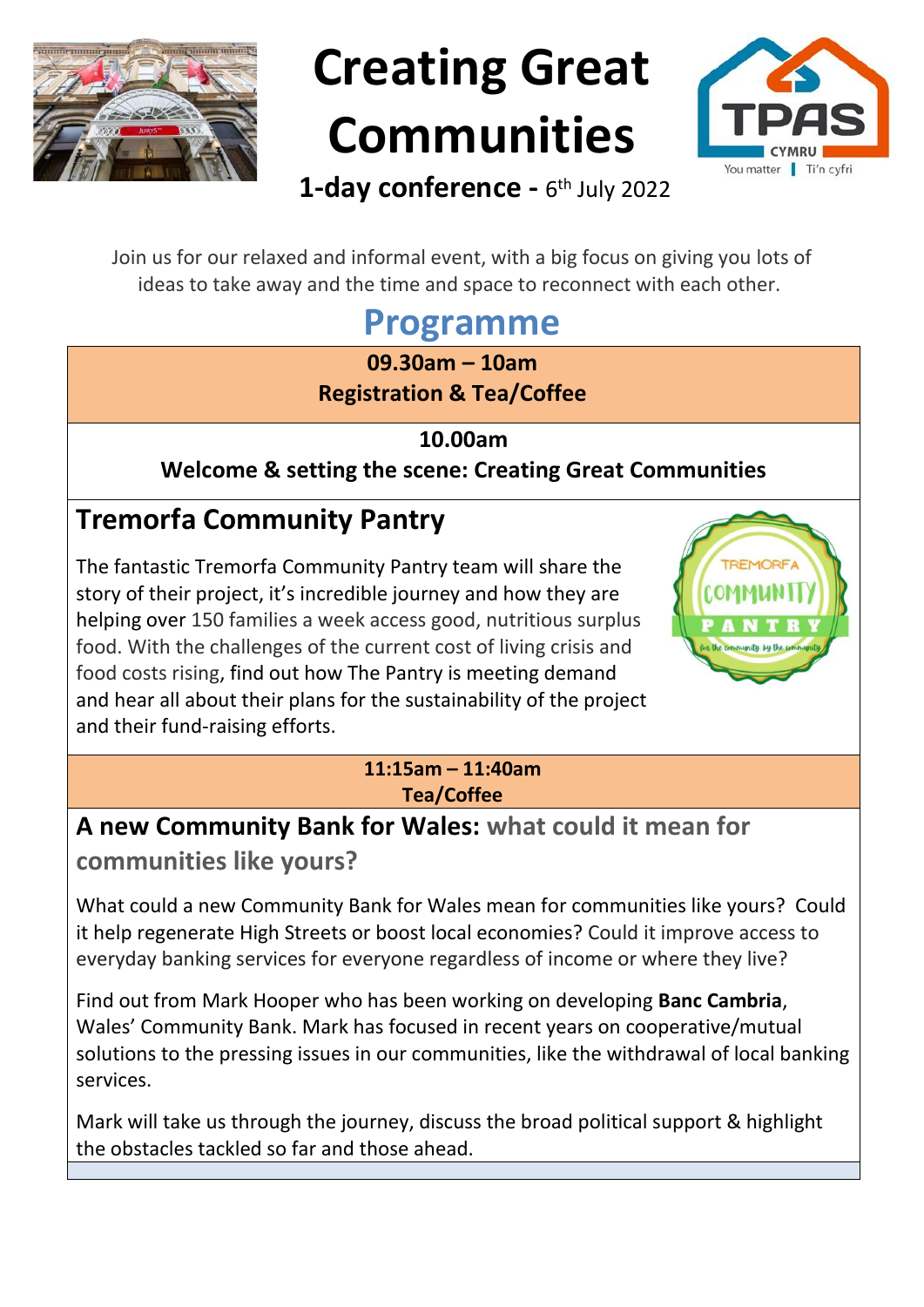## **Railway Gardens: How the community is creating a new community designed and led space.**

Find out all about this inspiring project - how the community is turning a derelict patch of land on a residential street into a place where locals can come together to work, share, learn, play and act on the issues that matter to them.

We'll hear how the idea for the project came about, the ways

local people have been involved at every stage and the challenges they've faced along the way. [Railway Gardens](https://greensquirrel.co.uk/projects/railwaygardens/)

## **TikTok: how it can be your essential community engagement tool**



With over 17 million daily users in the UK alone, TikTok is one of the fastest-growing social media platforms in our society. Amongst younger people it outstrips existing channels like Facebook and Twitter. Done right, it can be a fantastic tool to engage and communicate and engage with your communities.

Our resident expert TikTokers!, David & Eleanor, will share simple and practical ideas on how you can use the power and simplicity of TikTok to help create great communities.

> **1.00pm -1.45pm Lunch**

**Creating strong and connected communities: how we can all play our part**

We'll kick off the afternoon hearing from the inspirational **Sue Leonard**, Chief Officer of **Pembrokeshire Association of Voluntary Services**. Using her wide experience and valuable insight into working with communities Sue will talk about the value and importance of creating strong and connected communities and how we can all play our part.

## **The new Wales Hate Support Centre: supporting everyone**

**in communities.**

**Becca Rosenthal** of Victim Support will talk about the new Wales Hate Support Centre and share insights into individual and community experiences of hate. Becca will also share good practice of dealing with hate crime in communities, from across Wales.